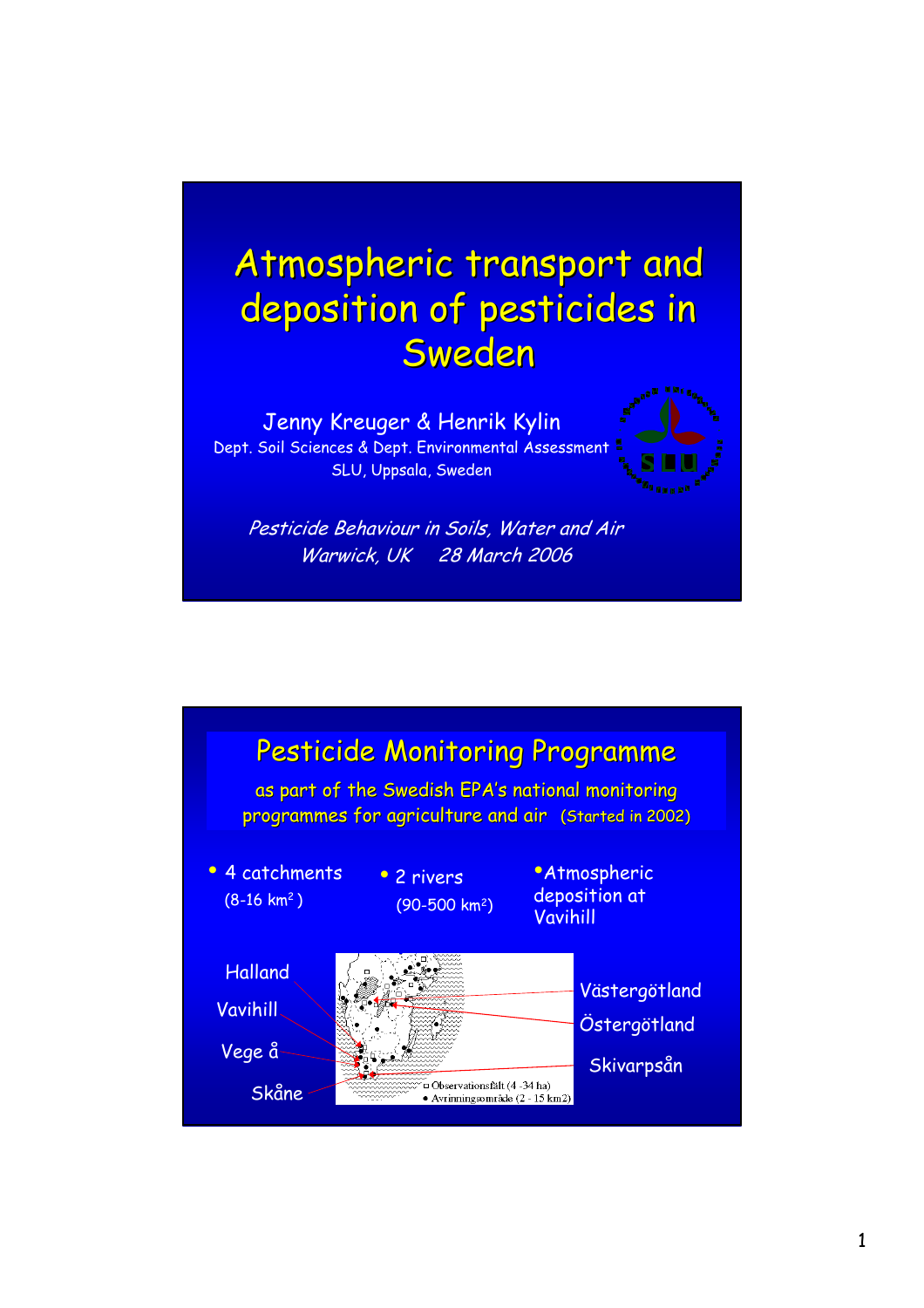

Vavihill a rural monitoring site within the EMEP network in southern Sweden

Located on a ridge in a forested area, >1 km to treated fields

## Methods

**• Rain water collected** 

- **Event related sampling** using a bulk sampler (a stainless steel funnel, area 0.5 m2, above a fridge)
- **12 samples per year** during May/Jun & Sep/Oct
- Analysis including ca 85 different pesticides and some metabolites

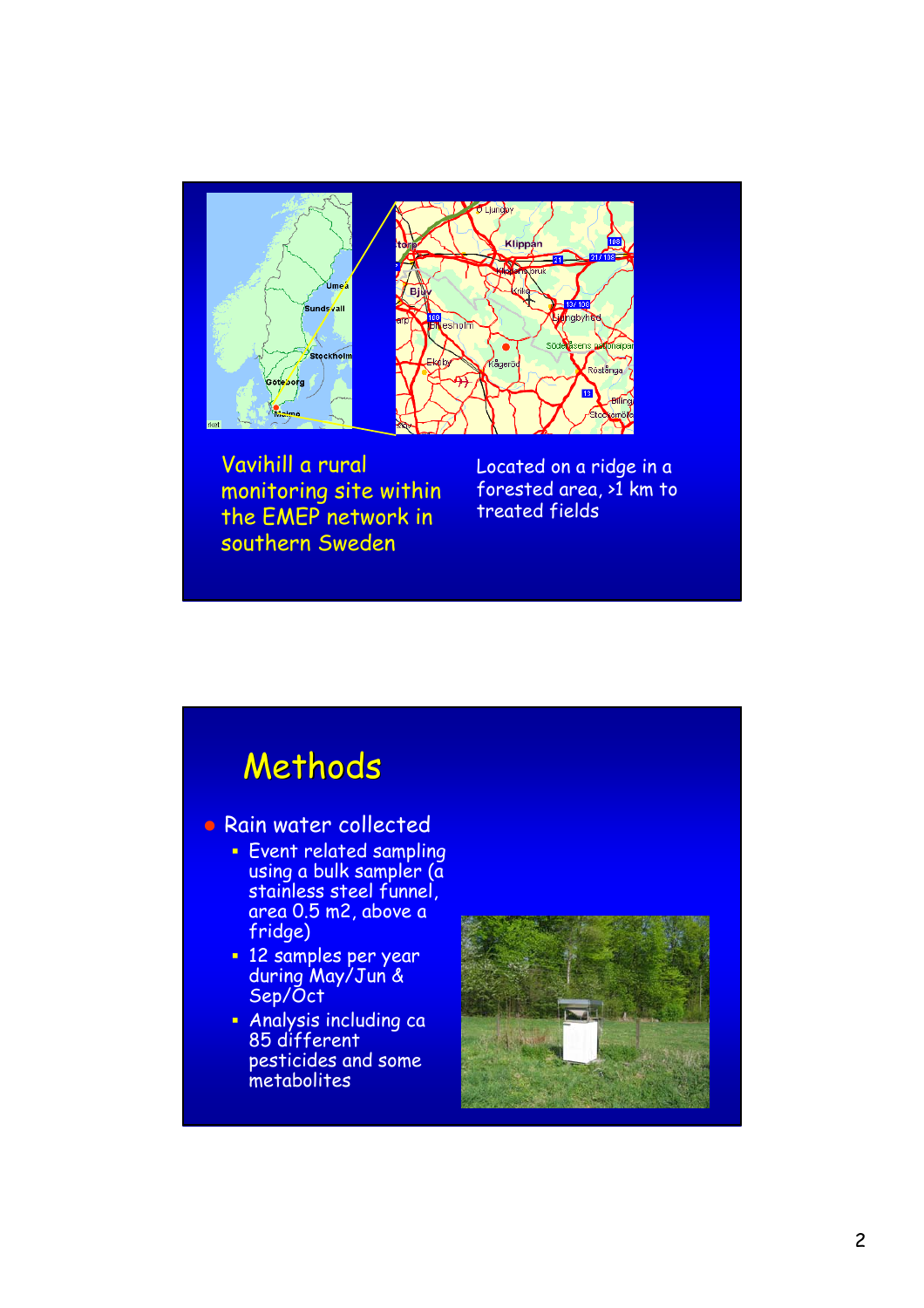### **Results 2002-2005**

- 40 pesticides & 5 degradation products were detected in rainwater
	- 26 herbicides, 8 fungicides & 6 insecticides
- Most detects at the ng/l-level, though some were occassionally deteted above 0.1 µg/l (prosulfocarb, isoproturon, MCPA & pendimethalin)
- Max conc. 0.8 µg/l (prosulfocarb)

### Results (ctd)

- 11 of the pesticides detected are no longer registered for use in Sweden (most of them since more than ca 10 y)
	- 2,4-D, atrazine, dichlobenil, diuron , endosulfan, lindane (incl. α-HCH), terbuthylazine (incl. DETA), vinclozolin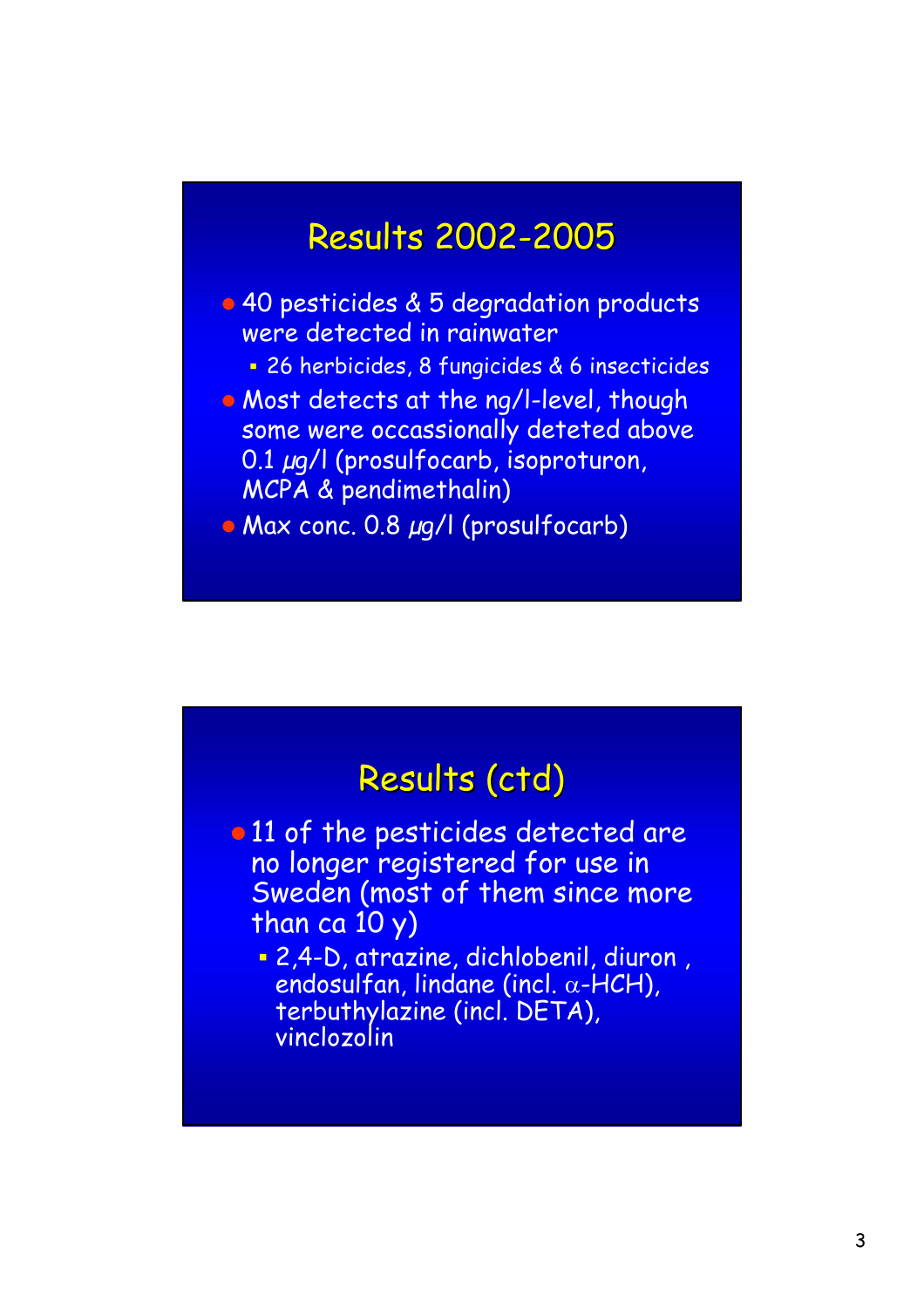#### Frequency of detection in rainwater at Vavihill 2002-2005 (n=47) red bars = pesticides not used in Sweden



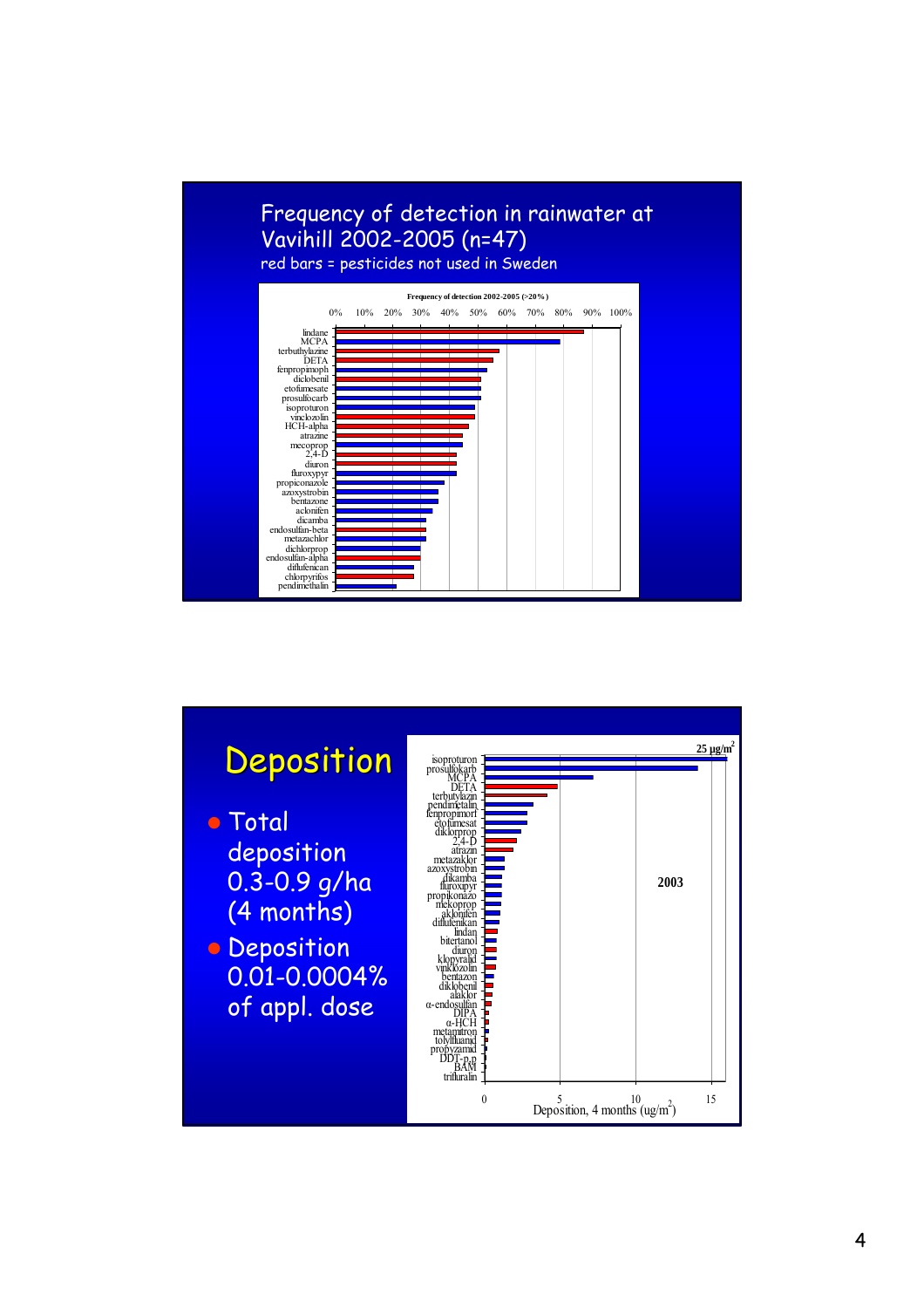# Question 1

• Is there a correlation between composition of detected pesticides and origin of air-masses



• Major rainfall event occurring when air-masses came from the

pesticides (6 of these were not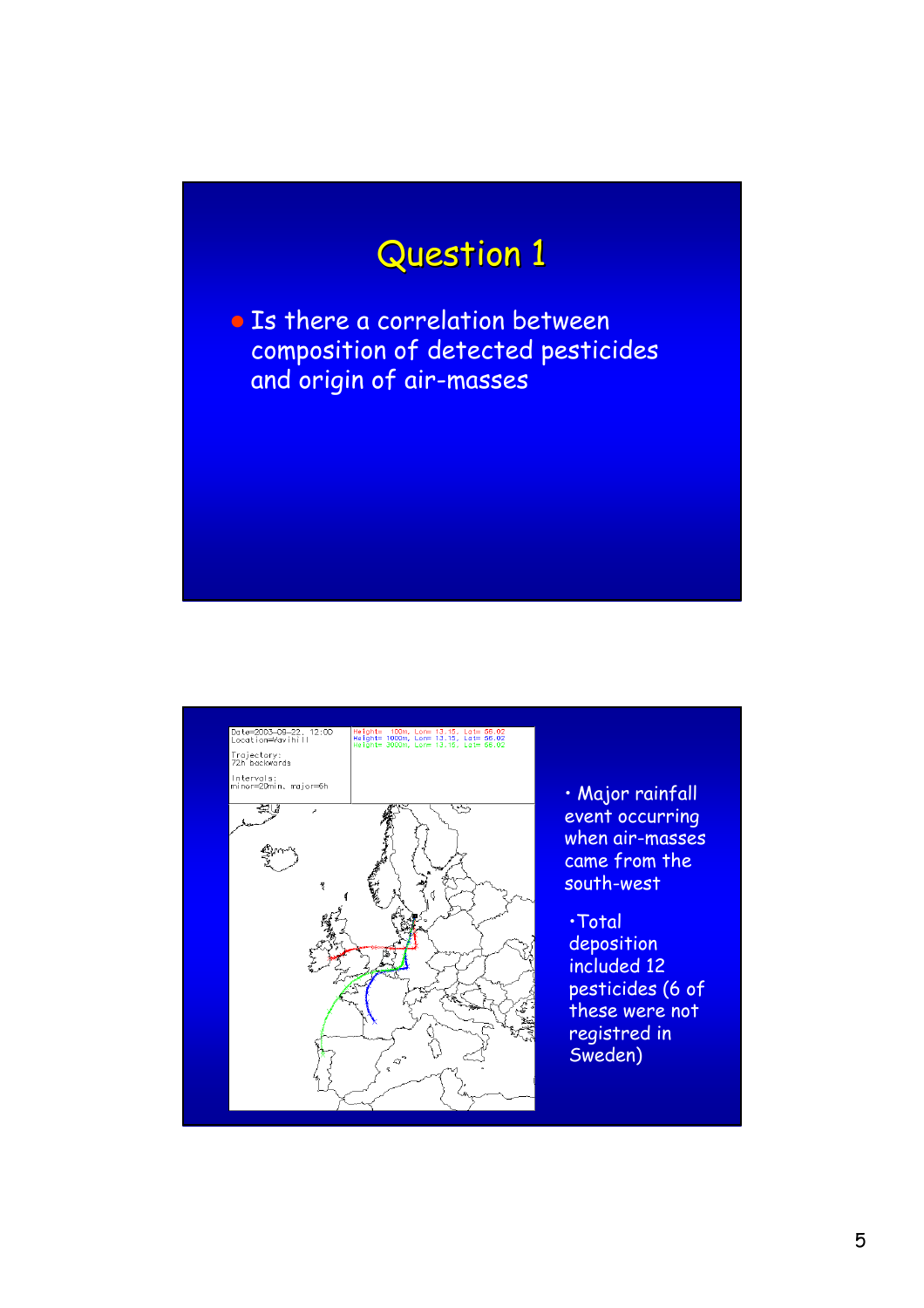



• Major rainfall event occurring when air-masses came from the south-west

• Total deposition included 25 pesticides (10 of these were not registred in Sweden)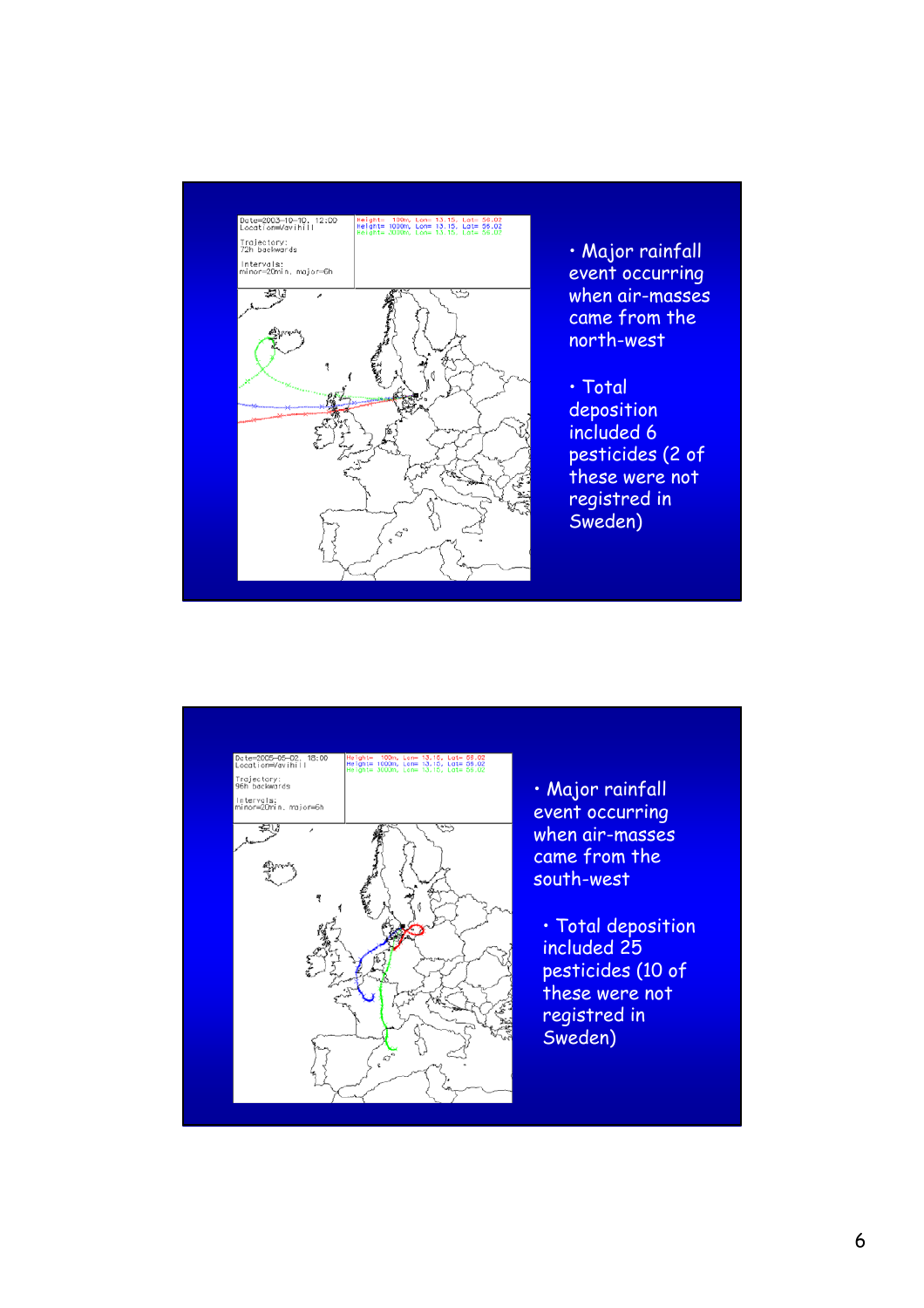

• Major rainfall event occurring when air-masses came from the north-west

• Total deposition included 15 pesticides (5 of these were not registred in Sweden)

• First year lindane only appeared when air-masses came from the south-west

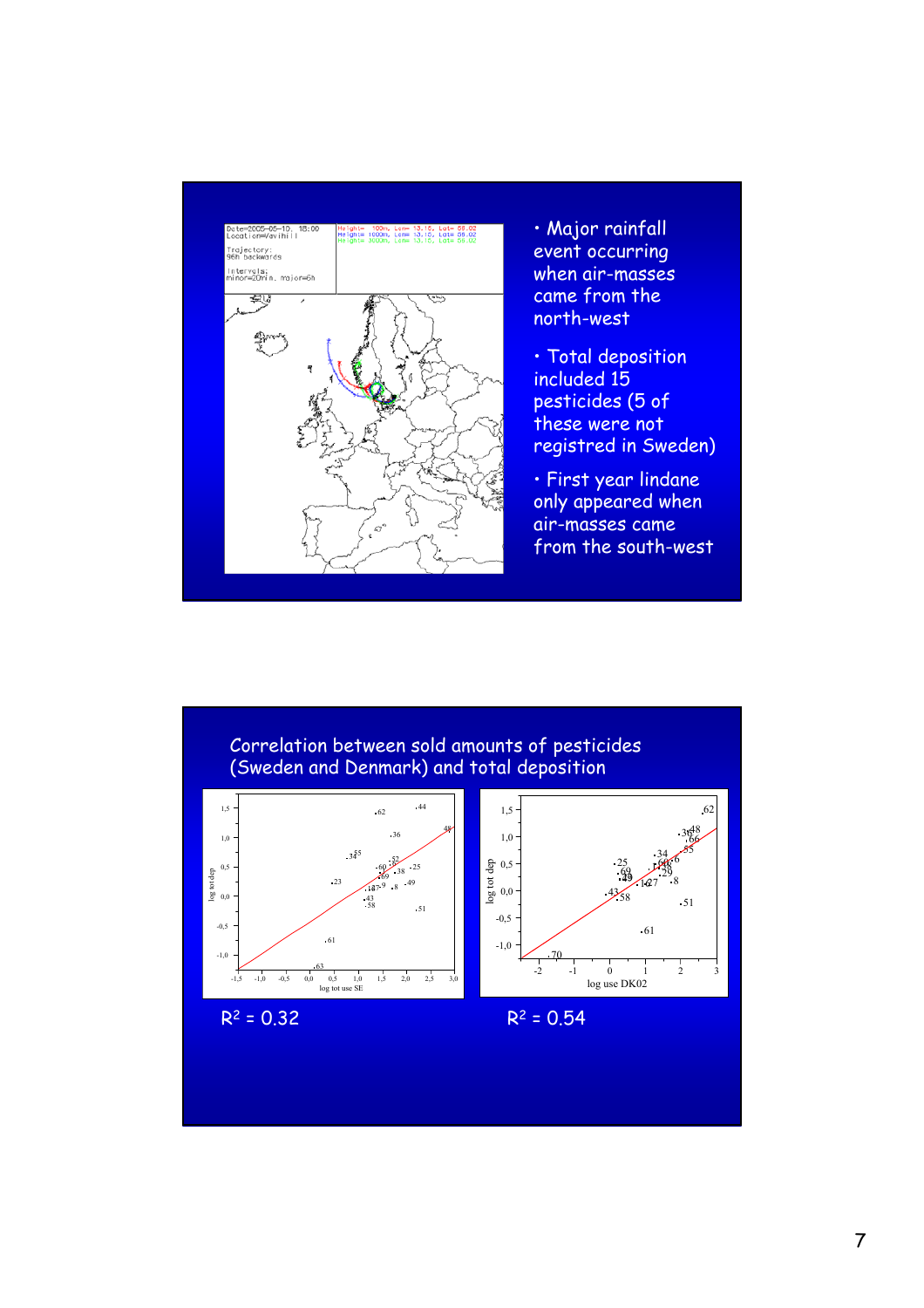# Vapour pressure

| Substance     | log Vp (Pa) |
|---------------|-------------|
| dichlobenil   | $-0,8$      |
| trifluralin   | $-2,2$      |
| prosulfocarb  | $-2,2$      |
| lindane       | -2,4        |
| fenpropimorph | $-2,5$      |
| chlorpyrifos  | $-2,6$      |
| alachlor      | $-2,7$      |
| pendimethalin | -2,7        |

Prosulfocarb, fenpropimorph and pendimethalin used in Sweden

## Question 2

**E** Lindane has now been taken off the market within the EU – are there any changes in the deposition of lindane in Sweden?